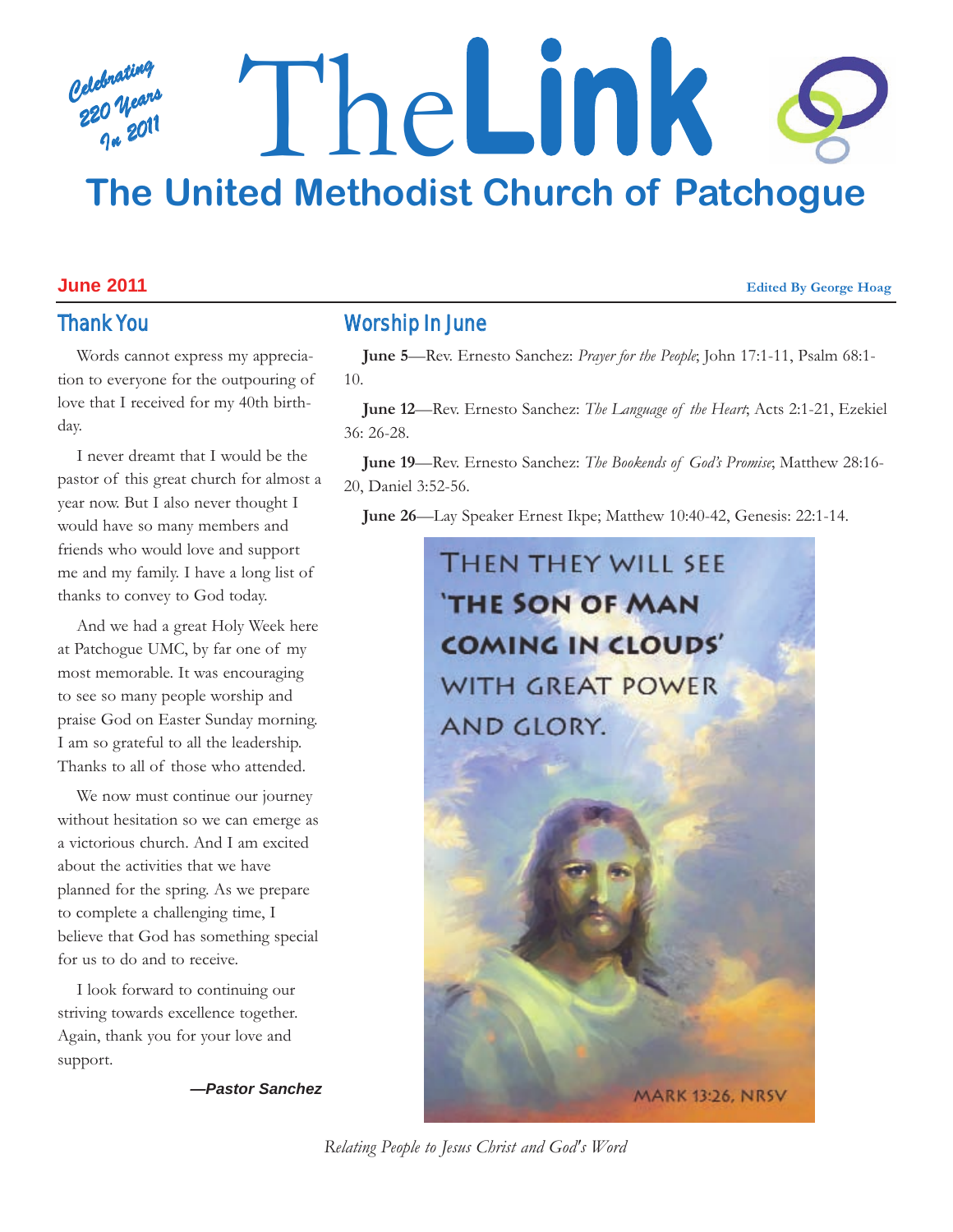# Circle of Concern

#### *For Bereavement:*

For the Family and Friends of Anna Bonfe. For the Family and Friends of Gary Olsen. For the Family and Friends of Antoinette "Tony" Romeo, owner of Ruland Funeral Home., Rose Fiore.

#### *For Guidance:*

Lisa D., Barbara McAllister, Ray Clark, Maj. Don Cornwell stationed in South Korea, Cat Placement and Rescue, Christy Wood, Michael Dellazizzi and family, Michael Amarati, Philip Demacos, Joanne, Robert C. Hiene, the Americo Family, Rose Conti, Holly Nelson, Don De LaVergne (Linda Werner's nephew), Kevin O'Donnell for comfort and healing over the loss of a loved one, Lisa Prince, the family of Alex Pearson, he is in a nursing home, he is the father-in-law of Lenny Pearson, Joan, the Neuman family, Nancy Rogers for comfort and healing, Wildredo Franco, Mary (co-worker of Betty Rice), Monica, Patrick Keena, Sheila Dreaper, Frank Whalen, Walt Stawecki's mother, Theresa Rubano, Sofia and her family, Megan Prince, Dayne Davis, John Casale, Courtney Sweeney (Pat Carlson's daughter), Our Troops and Veterans, Dean and family, Jean Eid, Rachel Nason, all those who have lost their jobs, Eileen Paduano, Carlos Alvarado, for the Nations of Africa, Tim and Paul, Christine, Mr. Bralla, Pete and Carol Moore, prayers of comfort for police and fireman and all those who risk their lives to make ours safe and better, Glenn Hollins, Raquel Miller, Emma Easley, Tom, Mike, Matt, Brian, Justin, Ray Anderson, Lori, George Werner, Irene Catalino, for all the people of Japan, Libya and other middle Eastern countries. Amanda Lee Domale's brothers: one is in Afganistan and the other is leaving for Iraq, Bonnie Abbott's upcoming operation, Justin and Dean Angell, Pat, Lisa, Ben and baby Anna., Emmaus Teams and Pilgrims. Prayers for the victims of the severe weather down south.

#### *These Who are Hospitalized:*

Josh Boneventure, Frank, Nana Grace, Nancy Marshall, Bertha Smith, Lee Hollowell, Mary Payne, Harry Watson, Debbie Fiore, Patrick Diamond, John Vanderzalm, Layden John Clark, Candice Sweeney, Mary Zatorski, Dan, Peter Moor (Kathie Loris' father), Ernest Boyd, Chris, Phil Ianello, Carol Georke, Emily, Sue Buck, Earl Hartsfield, Mike D., Joseph Hawthorne., Emma Rasley, Mr. Tallon, Angelo, Kelly Seeman, Rebecca Hendersen, Jim Pew, Gil Brown, Pat Ward, Grace Richardson (Dianne Adone's mother), David Vincent, Pat, Randy Rogers, Christina Broom, Barbara Asmus.

#### *These at Home:*

Betty Hansley, Joan Welsh, Joseph Weinzettle, Natalie Burnett-Lynch, Kathleen Chodorski, Kyra McCarthy, Debi DelRossi, Belle Barile, Tom Furman, Lisa Lopez, Dorotea Sanchez, Mary Jones, Mike Welsh, Timothy Oliva's Aunt Susan, John Krulger, Shelly Granger, Marie Lino, Marta, Donna Herrick and Philip Rudolph, Jytte & Nils Sorensen (Geri Sheridan's relatives in Denmark), Robert Dodge and Suzanne Olivotti-Dodge, Sandy Burrell, Ted Davies, John Casale, Mr. O'Keefe, Lorraine Greco, Paul Rice, Sharon Kaminski, Emily Navidad, former

Patchogue Village Justice, Donald Howie, John Layton, Grace Richardson, the Moultrre Family, William Loris Sr., Dave Hollowell, Kim Farrel's daughter, Ceil Witt, June Barile's parents, Marilyn Franco, Richard Sangiovanni, Muriel Vilar, Janet Higby, Guillermina Alverio (Pastor Sanchez's mother.), Jim Miller, Catherine Interrante, Holden Lentini.

#### *These who are in Rehab or Nursing Care Facilities:*

Alice Zahnd in Patchogue Nursing Center, 25 Schoenfeld Blvd., Patchogue.

Kitty Brunnemer in Cedar Lodge Nursing Home, 6 Frowein Road, Center Moriches, NY 11934.

Hazel Nargi in McPeak's Adult Home, 286 N. Ocean Ave., Patchogue.

Anna Bonfe, Rm. 201, Cunningham Bldg., Loretto Rest, 708 E. Brighton Ave., Syracuse, NY 13205.

Nancy Rogers in I.C.F. , S. #1, wing C, 283 Route 25A, Shoreham, NY 11786

Rachel Nason in McPeak's Adult Home, 286 N. Ocean Ave., Patchogue.

*Pray for our church and her future directions!*

If you haven't been getting e-mail messages from us, it means we don't have your address. Please send your email info to patchogueumc@yahoo.com or call the church office.

The next edition of **TheLINK** covers two months, July-August. The deadline for contribution is June10. Please e-mail your copy to gbhoag@optonline.net.

*Lift up your church with your prayers, presence, gifts and service.*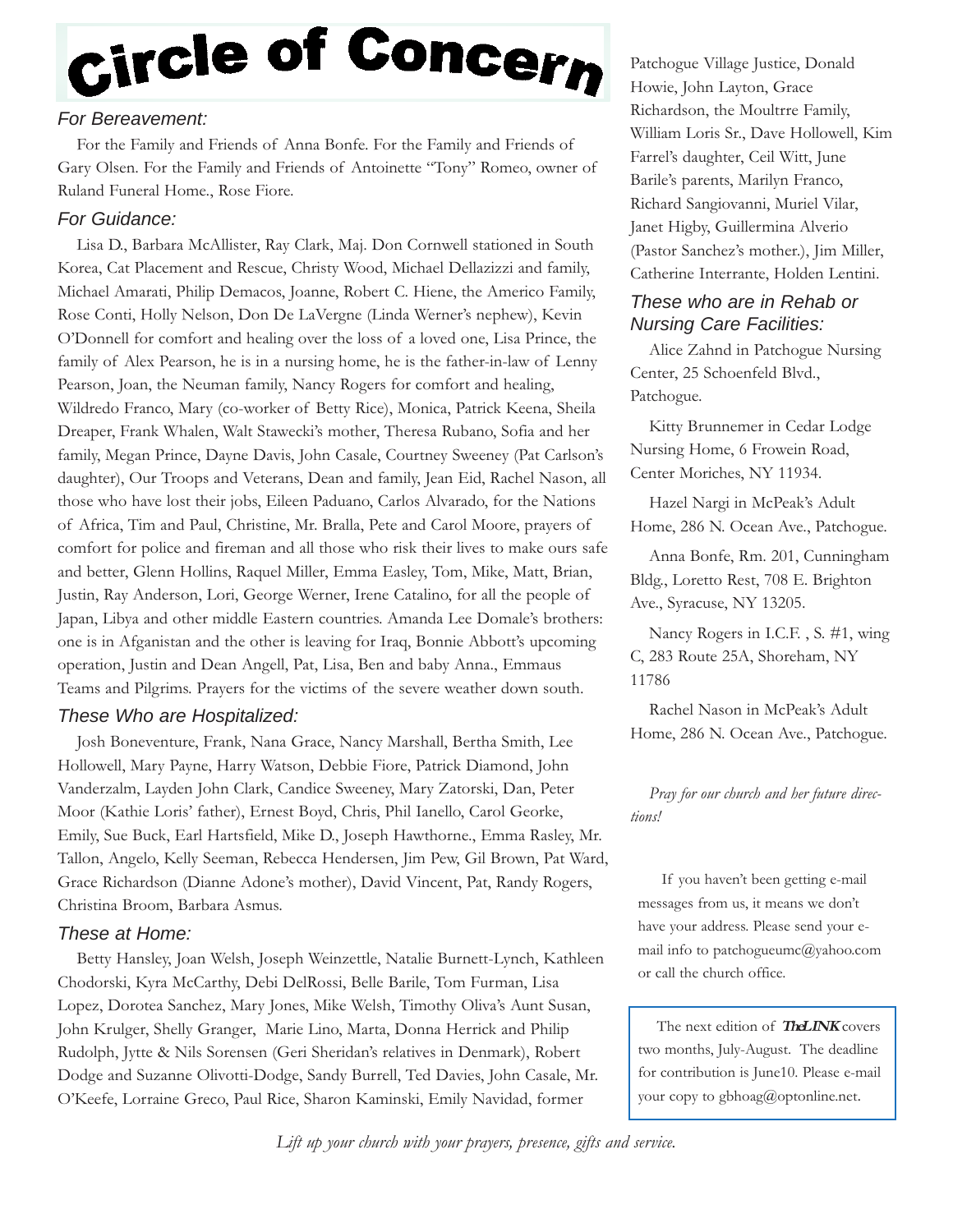#### **Stewardship**

Our good stewards have stepped up to the plate again, faithfully serving Jesus and our church.

Our Food Pantry is open on Tuesdays every week of the year helping to serve the Patchogue community. Jim Miller works hard collecting and purchasing needed food. We are fortunate that some dedicated good stewards support this important outreach mission. The IRS provides car loads of food every 2-3 weeks. The Bayport Methodist Church provides food and money several times a year. Patchogue Rotary has given Jim a check once a year for the Pantry. Our church family provides a good portion of the food and funds to purchase what is needed. There has been an increase in the number of people coming on Tuesday mornings in need of food and clothing. Thanks to your generosity we are feeding and clothing those in need.

The Wesley Dinners are a classic example of the loaves and fishes parable. They began with a grant of \$2,000 in 2009 yet today they have fed over a thousand people but still have over \$,1800 in their account. We have received large donations from Island Harvest. A grant of \$2000 is coming to Wesley Dinners through County Legislator Jack Eddington's office. Beginning in September, Wesley Dinners will be doubled, provided the second and fourth Thursdays of each moth. Thanks to the many volunteers and especially our chef, Steve Shadbolt and family for their dedication. We are grateful, too, to Jerry and Janet Alt who have provided a brand new 100 cup coffee pot for our kitchen.

As we get older, it seems that we sometimes lose our ability to hear well. Many years ago, there was a system installed in the sanctuary to aide those with hearing problems. Thanks to Linda and George Werner, four new hearing assisted head sets were introduced just before Easter. On Easter Sunday, four of the sets were in use. Thank you George and Linda.

The red brick walkway between Church St. and S. Ocean Ave. was installed by our MYF back in the 1980's. After 25 years of hard traffic and weathering, the tiles are starting to disintegrate. Barry Burrell, Ray Henson, Lenny Pearson, Steve Rice and I replaced ten percent of them on May 10th. Many more will have to be replaced each year.

Barry Burrell, our newest Trustee, has become our coordinator with contractors for repairs of the church and parsonage. We thank him for replacing the bulbs in our cross in Wesley Hall. Now we can see it lit up.

Debbie and Don Kolacki reacted to our church office request for emergency food for those who come when the Food Pantry is not open.

I was there one Wednesday when an obviously hungry man pleaded for something to eat. Fortunately there was one last package of emergency food. Thanks to the Kolackis, we now have a new supply of food packages to feed the hungry. Thank you for your compassion.

Tom Bracken, our Finance Secretary, championed the last matching grant campaign. It ended successfully with more than \$10,000 being raised. Tom is running this matching grant campaign using "bricks" to fill an outline of the church. These bricks will be in \$50, \$100 and larger amounts. Already \$2,050 has been donated. Please buy

*Celebrate your life! Witness for your faith!*

your brick and let us match this new grant. Our outstanding bills are over \$26,000.



Help has come for our 100 year-old inefficient boiler. On May 14th,

we had our first Murder Mystery Dinner, *A Family To Die For* by Lawrence Boddy, who also produced and directed it. Larry and his fellow actors: Victoria Gooden, Ann Morelli, Laura Parrella and Christopher Fretto entertained us with a fun filled night of theater and good food. Seven of our own thespians took part in the play. They were Tom Bracken, Wendy Hollowell, Betty and Steve Rice, Jelixa Sanchez, Geri Sheridan and Frank Whalen. Barbara Becker helped set up, Denise Whalen proctored the fun quiz given during dessert, and Bonnie Abbott provided the door prizes, and obtained 15 cooked chickens as a gift from Sam's Club.

The delicious chicken dinner was prepared by Chef Steve Shadbolt with the able assistance of his wife, Joanne and daughter, Courtney, and Lenny Pearson. Lenny supplied Wesley Hall with new curtains also. Betty Rice obtained a donation of Duncan Donuts from the Main Street Patchogue location. Like many others, she also brought in a home made dessert. We Methodists love our sweets. The Brick House Brewery donated two big trays of mashed potatoes. Robertaccios Funeral Home also gave a donation.

*Continued on Page 4* With most of the proceeds counted,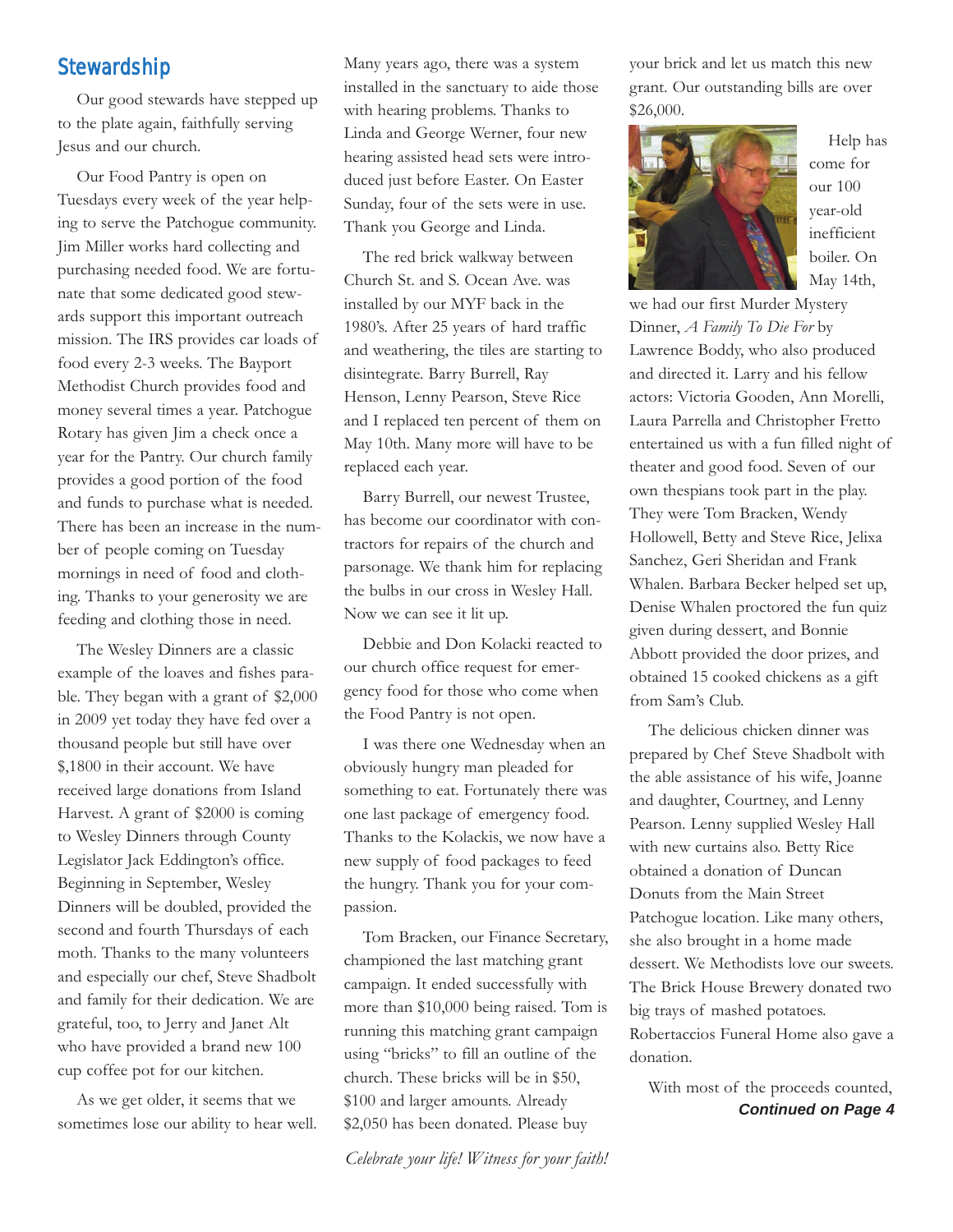#### Stewardship (from Page 3)

we raised \$1,400 towards a new boiler. Many more volunteers worked to make it a success. Dawn Hollowell designed the posters. Chris Saas worked tirelessly promoting the play, working on the program and writing thank you letters. Our MYF and their advisor, Carla Gibson served all the food and helped clean up. These helpers were Willow Helmkamp, Lilla, Jelixa and Abdiel Sanchez, Kyra Cash and Courtney Shadbolt. We would also like to thank Marge Miller who won the 50/50 and graciously gave the money to the boiler fund. Thanks to everyone who made this event a success. May God bless all of you.

Don't forget the picnic on June 12th directly after church at the Holtsville Ecology site. This will be another fun filled social event.

#### *—Dave Hollowell*

#### The Church Treasurer's **Lamentation**

We gather together to fight over money, The Trustees and Finance both want their fair share.

We all seek God's promise of milk and of honey,

But when it is cash, we all tear out our hair. Beside us to guide us, we have Pastor Tito, He asks us for harmony, knowing it's best; But Finance and Trustees (and, Lord knows, even me, too)

Have passionate agendas, the heck with

the rest! I'm tired of scrambling to pay all the late fees,

The half-year-old bills that our cash won't allow,

The darn early payrolls, the grass and the snow,

My commitment must be over, O Lord, take me now!

*—Tom Bracken*

#### What's Cool In Sunday School

The fact that our school year is almost over boggles my mind. This has been an insanely busy, gratifying, and wonderful experience for me. I want to thank all the Sunday School teachers for all their hard work and support. Thank you to all the parents who helped out whenever I needed them. And thank you to my wonderful church family for all your love and support.

There are a few dates that I'd like to make you aware of.

**June 5**—There will be a moving-up ceremony for our children who will be entering the third grade next year. Bibles will be given to those children. Also, there will be a small ceremony of appreciation for our Sunday school teachers.

**June 12**—Confirmation Sunday, Church picnic, and the last day of Sunday School

**July 11-15**—Vacation Bible School will be held from 9:00-12:00.

If you are interested in helping out with Vacation Bible School or would like to teach next year, please see me after church or call me at 730-8520.

#### *—Elizabeth Biederman, Sunday School Superintendent*

#### More Sunday School News

Our 3rd-5th grade Sunday school class is a small but energetic group. This semester, we studied the teachings of Jesus with a special emphasis on his parables and watched a Claymation movie about Jesus' life called The Miracle Maker. We also learned about the seasons of Lent and Easter; our class loves crafts and enjoyed making

projects such as rainbow colored crosses to remind us of Jesus' love for us. On Palm Sunday we had a "walk" in our classroom to different stations which stood for the days in Holy Week.

A special thank you to Dave Hollowell and Ray Hensen for providing the Sunday school classroom with a chalkboard and additional outlets for our TV and computers. Thank you also to all those who donated furniture for our classroom and to Marilyn and Wilfredo Franco who obtained a TV and computer monitors for the room.

We encourage our parents to bring their children to Sunday school each week so they can grow in their faith.

*—Debbie and Don Kolacki, 3rd-5th Grade Sunday School teachers*

#### New Website Address

**Our website can now be found at a new, easier to recall destination: PatchogueUMC.org.**

Our old address continues to work for now but eventually we will be completely converted to the new address. Make a note of it.

All of our worship services are video live streamed through a link on the website. When live services are not in progress, the live link will take you to a recording of our last service. Previous services are also available.

#### Help For The Hard of Hearing

With a generous donation by George and Linda Werner, our church has purchased a hearing assistance system. Congregation members can request an individual headphone receiver to more easily follow the service.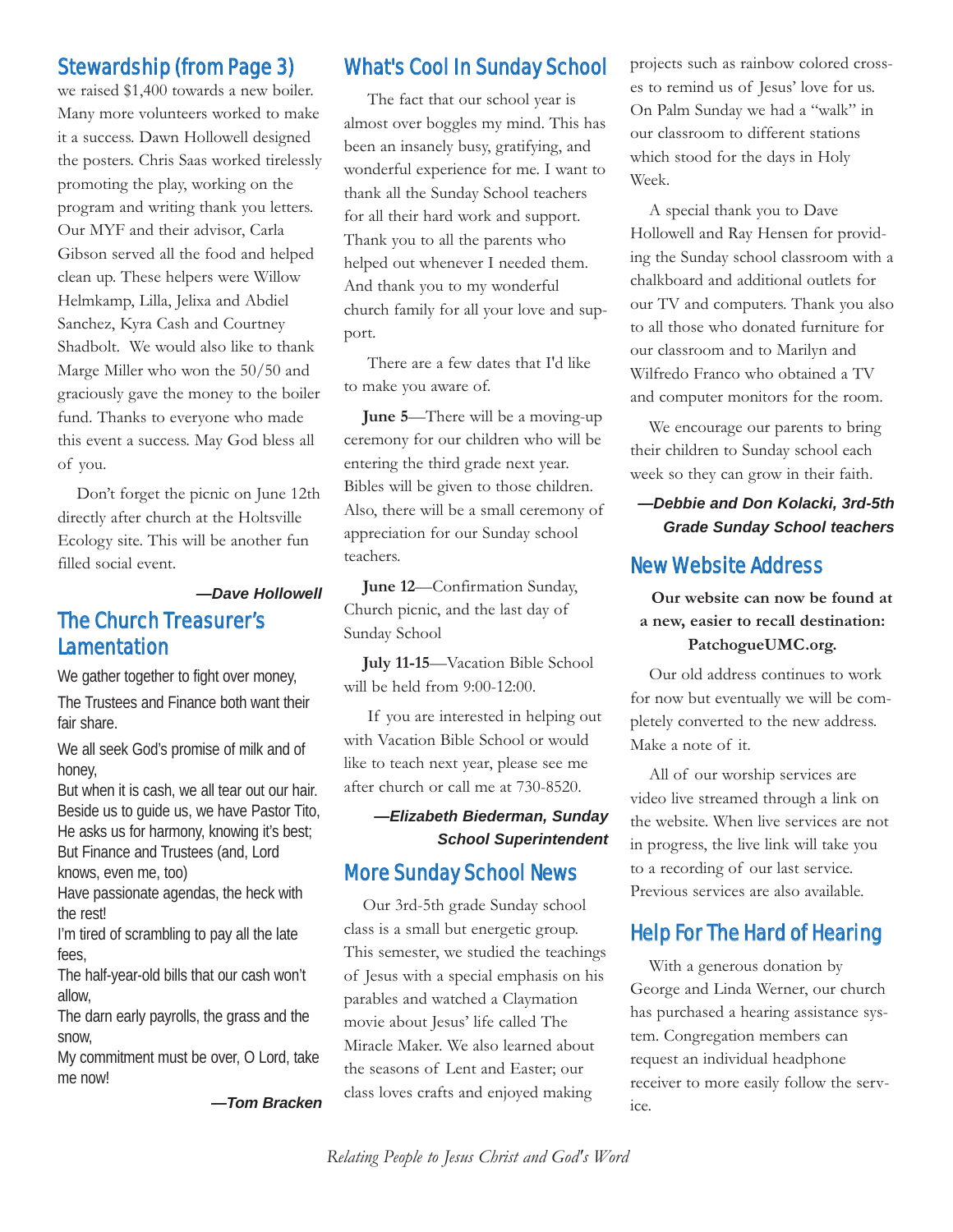## **United Methodist Church of Patchogue June 2011**

| <b>Sun</b>                                                                                                                                                     | <b>Mon</b>           | <b>Tue</b>                                                                                                              | <b>Wed</b>                                | Thu                                                              | Fri                                                           | <b>Sat</b>                       |
|----------------------------------------------------------------------------------------------------------------------------------------------------------------|----------------------|-------------------------------------------------------------------------------------------------------------------------|-------------------------------------------|------------------------------------------------------------------|---------------------------------------------------------------|----------------------------------|
|                                                                                                                                                                |                      |                                                                                                                         | $\mathcal{I}$<br>7:00 p.m.-Bible<br>Study | $\overline{2}$<br>$7:30$ p.m.-Choir<br>Rehearsal                 | $\mathfrak{Z}$<br>$7:00$ p.m.— $NA$<br>7:00 p.m.—<br>Recovery | $\overline{4}$                   |
| 5<br>$10 a.m.$ —<br>Communion<br>Worship/Third<br>Grade Moving Up<br>Ceremony<br>$11:30-$<br>Church Council<br>Counters: Linda<br>Werner and Dave<br>Hollowell | 6<br>$7 p.m. -AA$    | $\overline{7}$<br>$10$ a.m.-Noon-<br>Food Pantry<br>$6:30$ p.m. $-$ ESL<br>$7:00 p.m. -AA$<br>7:30 p.m. $-$<br>Recovery | 8<br>$7:00$ p.m.---Bible<br>Study         | 9<br>7:30 p.m.-Choir<br>Rehearsal                                | 10<br>7:00 p.m.-NA<br>7:00 p.m.—<br>Recovery                  | 11<br>4:00 p.m.-UMW<br>Tea       |
| 12<br>10 a.m.-Worship/<br>Confirmation<br>Last Day of Sunday<br>School<br>12:00-Church<br>Picnic<br>Counters: Lenny Pear-<br>son and Carol Kirshner            | 13<br>$7 p.m. -AA$   | 14<br>$10$ a.m.-Noon-<br>Food Pantry<br>$6:30$ p.m.-ESL<br>$7:00 p.m. -AA$<br>7:30 p.m.-<br>Recovery                    | 15<br>$7:00$ p.m.---Bible<br>Study        | 16<br>7:30 p.m.-Choir<br>Rehearsal                               | 17<br>$7:00 p.m. -NA$<br>7:00 p.m.—<br>Recovery               | 18<br>$9:30$ a.m.-UMW<br>Meeting |
| 19<br>10 a.m.-Worship<br>Counters: Carolyn<br>Willis Falvey and Kate<br>Weber                                                                                  | 20<br>$7 p.m. -AA$   | 21<br>$10$ a.m.-Noon-<br>Food Pantry<br>6:30 p.m.-ESL<br>7:00 p.m. $-AA$<br>7:30 p.m. $-$<br>Recovery                   | 22<br>$7:00$ p.m.---Bible<br>Study        | 23<br>5:00 p.m.-Wesley<br>Dinner<br>7:30 p.m.-Choir<br>Rehearsal | 24<br>7:00 p.m.— $NA$<br>7:00 p.m.—<br>Recovery               | 25                               |
| 26<br>10 a.m.-Worship<br>Counters: Brenda<br>Klingel and Joanne<br>Shadbolt                                                                                    | 27<br>$7$ p.m. $-AA$ | 28<br>$10$ a.m.–Noon–<br>Food Pantry<br>6:30 p.m.-ESL<br>$7:00$ p.m. $-AA$<br>7:30 p.m. $-$<br>Recovery                 | 29<br>$7:00$ p.m.---Bible<br>Study        | 30<br>$7:30$ p.m.-Choir<br>Rehearsal                             |                                                               |                                  |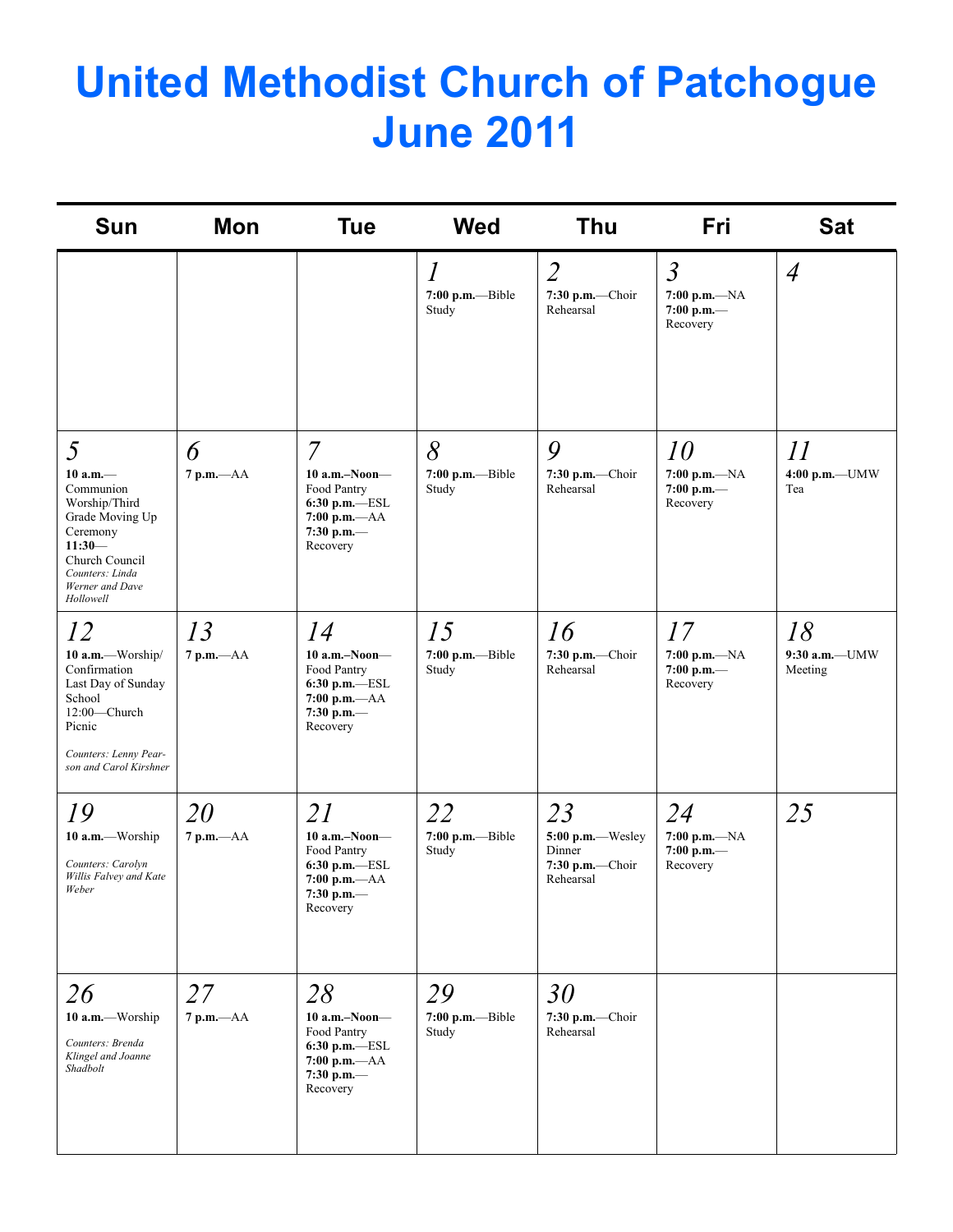

"This is the only iTouch I need."

**June 12 After Church Holtsville Ecology Site Burgers, Hot Dogs, Drinks provided by UMMen Bring a Dish To Share**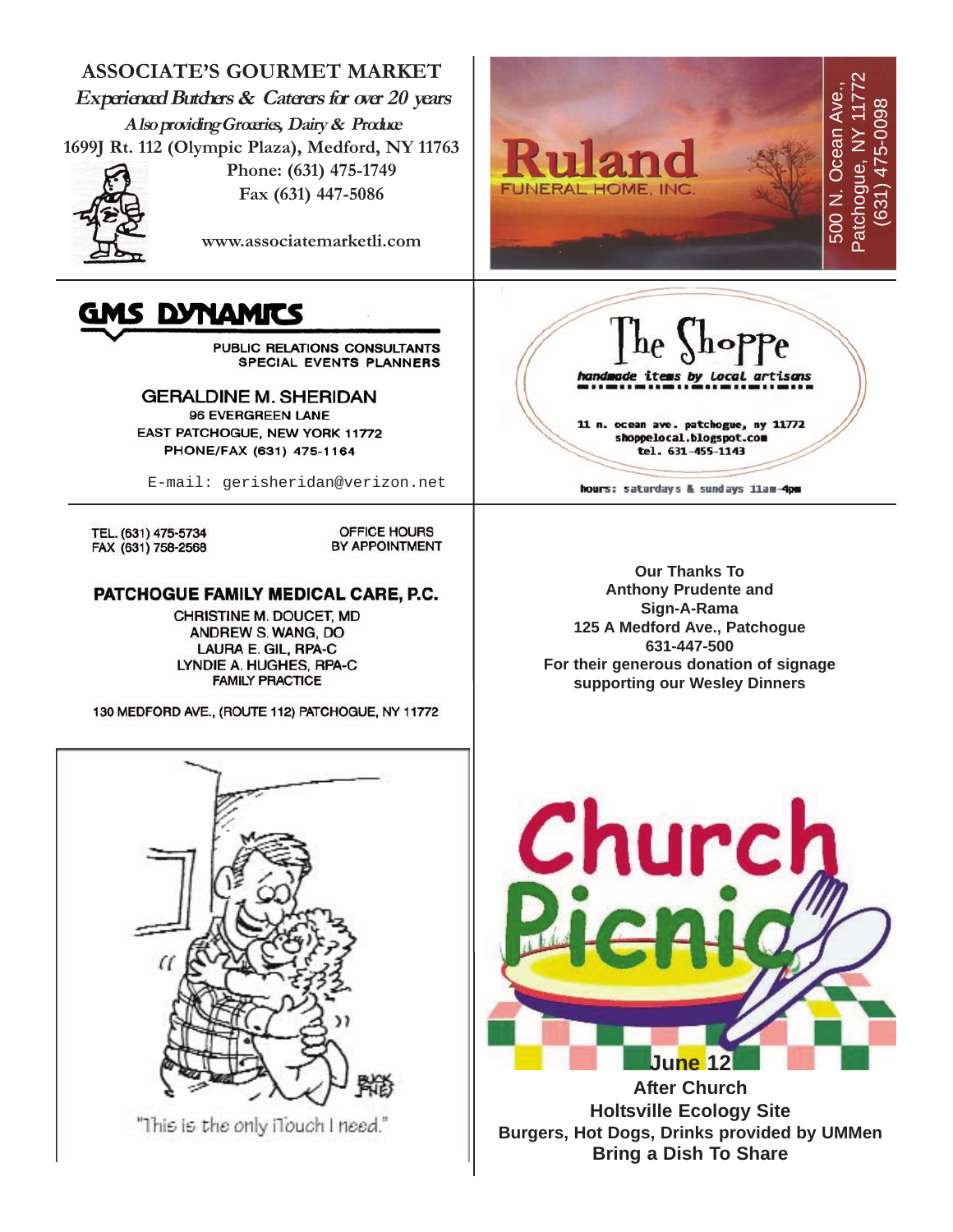#### Methodist Denomination Faces Sizeable Budget Cuts

While the U.S. Congress is hammering out a 2012 budget, United Methodists are engaging in a yearlong effort to craft denominational budgets for the years 2013 to 2016.

Unlike protracted budget debates on Capitol Hill, two groups responsible for denominational budgets concluded their scheduled May 9-12 meeting one day early.

The 40-member General Council on Finance and Administration and the 60-member Connectional Table quickly accepted proposed "realistic" overall budget reductions of 6.04 percent presented by a GCFA committee and line-item recommendations for denominational agencies worked out by their top staff executives.

The two bodies voted to reduce World Service, the fund that supports the ministries of the general agencies, by 6.6 percent.

After the two bodies approved the provisional budget of \$603 million for all seven general apportionments, they agreed to meet again July 27-29 in Nashville to review the budgets before sending them to the 2012 General Conference, the top legislative body of the 12 million-member denomination.

In the meantime –– in consultation with agency executives –– three GCFA members and three Connectional Table members will consider the financial implications of proposals expected from the Interim Operations Team and the impact on provisional budgets approved at the May meeting in Nashville.

#### **Reduced funds**

Reductions in the number of members in U.S. congregations and declining revenue already have forced general agencies to eliminate some staff positions and programs. The number of staff positions in 13 general agencies has decreased every year, from 3,139 in 1971 to 1,384 in 2010.

While budgets for the agencies have increased over previous years, the income has not kept pace with inflation. Now, for the first time in the history of the denomination, even the best-case budget projection called for a reduction in the actual dollars available for the seven general church apportionments for the 2013-16 quadrennium.

Agency staffers were asked to prepare detailed budgets for pessimistic, realistic and optimistic amounts.

Factors that go into budget projections include: church membership, inflation, percapita disposable income, "giving elasticity" (percent of giving from increased revenue), net spending and the U.S. gross domestic product.

During the previous week, a finance committee of the Council of Bishops proposed asking GCFA and the Connectional Table to recommend the most pessimistic projection calling for a 14.8 percent reduction in World Service monies. Some bishops, who struggle to get their churches to pay 100 percent of their apportionments, favored the lower budgets. After considerable debate, the proposal was defeated.

There were also recommendations at the GCFA and Connectional Table meeting to propose the 14.8 percent reduction and to save the balance for emerging ministries. With the understanding that the proposed budget will again be reviewed in July, those recommendations were defeated by a sizeable margin.

#### **Some reductions already in place**

Some agencies have already agreed to reduce future costs by: 1) sharing finance and human resources personnel; 2) freezing salaries; 3) reducing staff and programs; 4) asking staff to pay a higher percentage of health-care insurance; 5) holding virtual board meetings; 6) publishing electronic newsletters; 7) printing only on demand; and 8) utilizing online tools and websites.

*Celebrate your life! Witness for your faith!*

Agency staff and officers say that proposed budget cuts in the 2013-16 quadrennium will reduce: 1) disaster-recovery funds; 2) diversity and justice ministries; 3) interfaith relations; 4) communications; 5) the number of new churches; 6) revitalization efforts in existing congregations; 7) efforts to improve global health; 8) scholarship and education funds; and 9) leadership training and spiritualdevelopment opportunities.

A Connectional Table review of the agencies found that they have been working together to provide resources to local churches and annual conferences in spite of reduced financial resources.

#### **Change proposed for apportionment system**

An Apportionment Structure Study Group asked the two organizations to consider recommending a single United Methodist Fund to replace the present seven apportionments. The group proposes listing all agencies and ministries supported by the one fund and their percentage of the total.

#### **Two cents of every dollar**

Slightly over a penny of every dollar given by local church members in the United States supports the ministries of general agencies through the World Service Fund. A total of 2 cents goes to all seven general apportionments, including World Service. About 8 cents supports programs in the district, annual (regional) conference and jurisdiction, and 90 cents is retained by local churches for administrative costs and ministries.

According to the General Council on Finance and Administration, the 7.7 million members in some 35,500 churches in the United States had expenditures totaling \$6.2 billion in 2009. Of that total, churches paid \$126.3 million (2.03 percent) to seven general church apportionments (79 percent of the \$159.3 million budgeted).

*—Rich Peck, UM News Service*